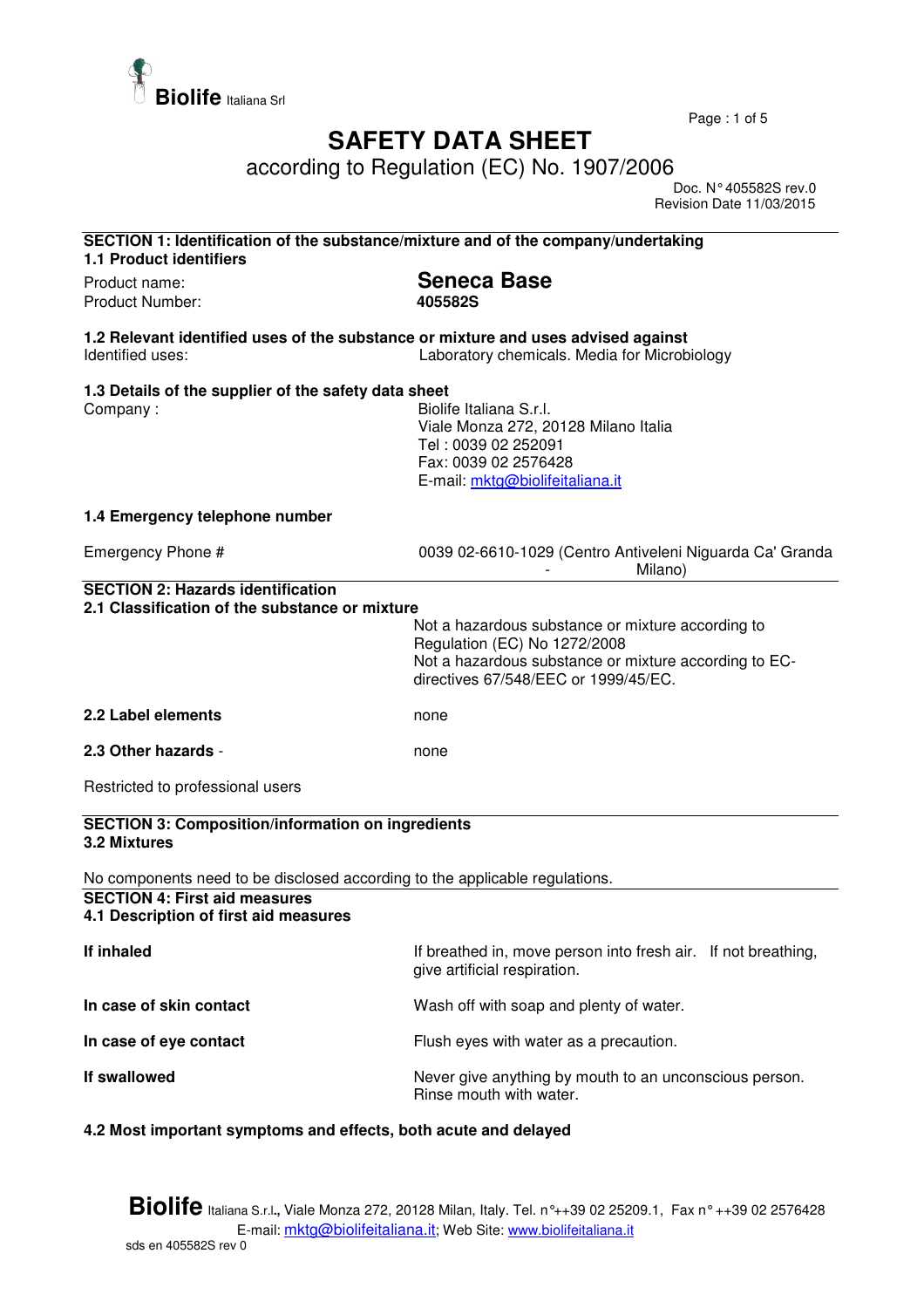

 Page : 2 of 5 The most important known symptoms and effects are described in the labelling (see section 2.2) and/or in section 11

**4.3 Indication of any immediate medical attention and special treatment needed** 

no data available

| <b>SECTION 5: Fire fighting measures</b><br>5.1 Extinguishing media     |                                                                                                                                                                |  |
|-------------------------------------------------------------------------|----------------------------------------------------------------------------------------------------------------------------------------------------------------|--|
| Suitable extinguishing media                                            | Use water spray, alcohol-resistant foam, dry chemical or<br>carbon dioxide.                                                                                    |  |
| 5.2 Special hazards arising from the substance or mixture               |                                                                                                                                                                |  |
|                                                                         | Carbon oxides, Hydrogen chloride gas, Sodium oxides                                                                                                            |  |
| 5.3 Advice for fire-fighters                                            | Wear self contained breathing apparatus for fire fighting if<br>necessary.                                                                                     |  |
| 5.4 Further information                                                 | no data available                                                                                                                                              |  |
| <b>SECTION 6: Accidental release measures</b>                           |                                                                                                                                                                |  |
| 6.1 Personal precautions, protective equipment and emergency procedures | Avoid dust formation. Avoid breathing vapours, mist or gas.<br>For personal protection see section 8.                                                          |  |
| <b>6.2 Environmental precautions</b>                                    | Do not let product enter drains.                                                                                                                               |  |
| 6.3 Methods and materials for containment and cleaning up               |                                                                                                                                                                |  |
|                                                                         | Sweep up and shovel. Keep in suitable, closed containers for<br>disposal.                                                                                      |  |
| 6.4 Reference to other sections                                         | For disposal see section 13.                                                                                                                                   |  |
| <b>SECTION 7: Handling and storage</b>                                  |                                                                                                                                                                |  |
| 7.1 Precautions for safe handling                                       | Provide appropriate exhaust ventilation at places where dust<br>is formed. Normal measures for preventive fire protection.<br>For precautions see section 2.2. |  |
| 7.2 Conditions for safe storage, including any incompatibilities        |                                                                                                                                                                |  |
|                                                                         | Keep container tightly closed in a dry and well-ventilated<br>place. Store in cool place. Hygroscopic.                                                         |  |
| 7.3 Specific end use(s)                                                 | Apart from the uses mentioned in section 1.2 no other<br>specific uses are stipulated                                                                          |  |
| <b>SECTION 8: Exposure controls/personal protection</b>                 |                                                                                                                                                                |  |
| 8.1 Control parameters<br>Components with workplace control parameters  |                                                                                                                                                                |  |
|                                                                         | It doesn't contain substances with occupational exposure<br>limit value.                                                                                       |  |
| <b>8.2 Exposure controls</b><br>Appropriate engineering controls        | General industrial hygiene practice.                                                                                                                           |  |
| Personal protective equipment                                           |                                                                                                                                                                |  |
| Eye/face protection                                                     | Use equipment for eye protection tested and approved under<br>appropriate government standards such as NIOSH (US) or<br>EN 166(EU).                            |  |
| n:                                                                      |                                                                                                                                                                |  |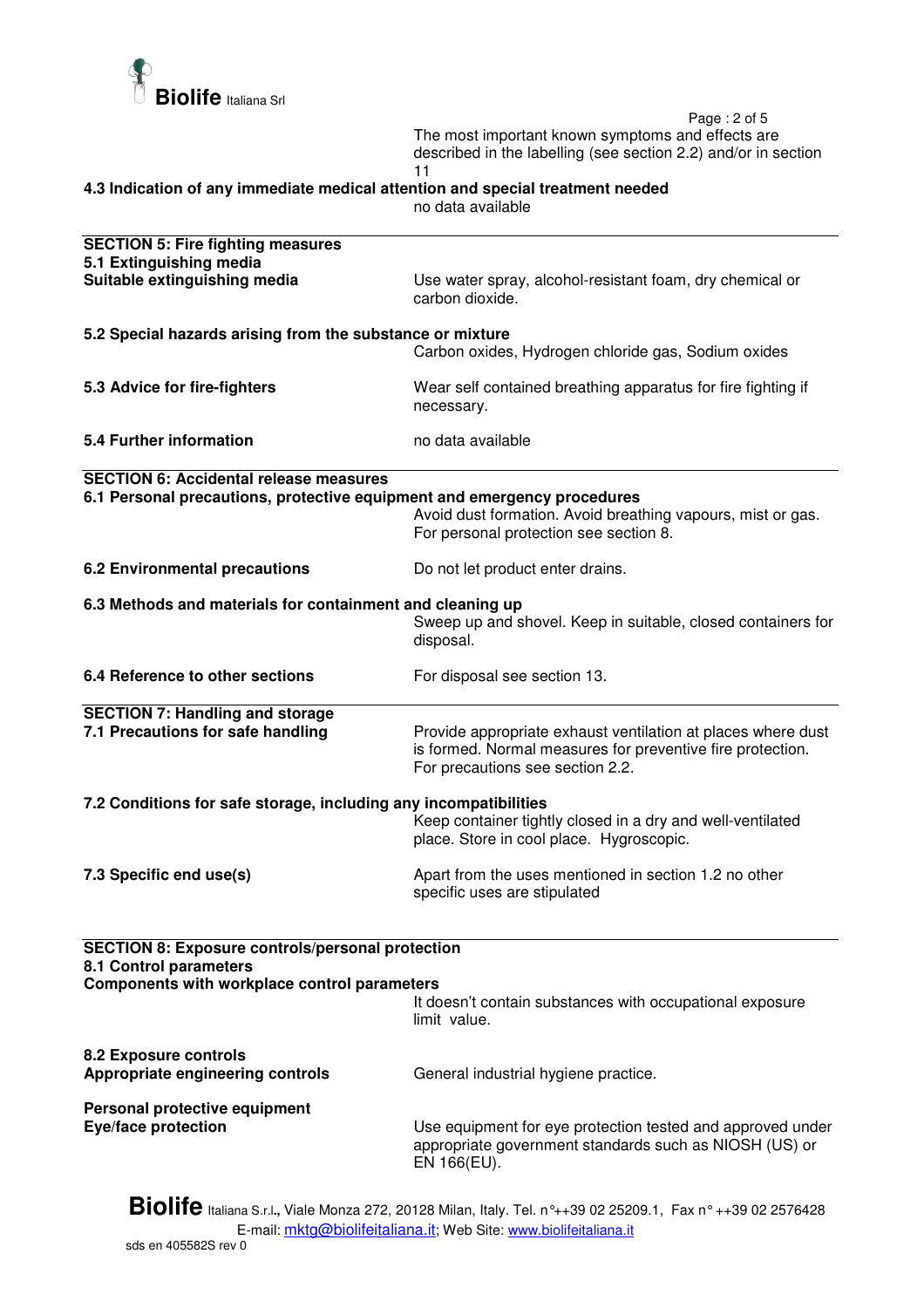

Page : 3 of 5

| <b>Skin protection</b>                   | Handle with gloves. Gloves must be inspected prior to use.<br>Use proper glove removal technique (without touching<br>glove's outer surface) to avoid skin contact with this product.<br>Dispose of contaminated gloves after use in accordance with<br>applicable laws and good laboratory practices.<br>Wash and dry hands.<br>The selected protective gloves have to satisfy the<br>specifications of EU Directive 89/686/EEC and the standard<br>EN 374 derived from it. |
|------------------------------------------|------------------------------------------------------------------------------------------------------------------------------------------------------------------------------------------------------------------------------------------------------------------------------------------------------------------------------------------------------------------------------------------------------------------------------------------------------------------------------|
| <b>Body Protection</b>                   | Choose body protection in relation to its type, to the<br>concentration and amount of dangerous substances, and to<br>the specific work-place. The type of protective equipment<br>must be selected according to the concentration and amount<br>of the dangerous substance at the specific workplace.                                                                                                                                                                       |
| <b>Respiratory protection</b>            | Respiratory protection is not required. Where protection from<br>nuisance levels of dusts are desired, use type N95 (US) or<br>type P1 (EN 143) dust masks. Use respirators and<br>components tested and approved under appropriate<br>government standards such as NIOSH (US) or CEN (EU).                                                                                                                                                                                  |
| <b>Control of environmental exposure</b> | Do not let product enter drains.                                                                                                                                                                                                                                                                                                                                                                                                                                             |

| <b>SECTION 9: Physical and chemical properties</b>        |                   |  |
|-----------------------------------------------------------|-------------------|--|
| 9.1 Information on basic physical and chemical properties |                   |  |
| a) Appearance Form:                                       | powder            |  |
| Colour:                                                   | no data available |  |
| b) Odour                                                  | no data available |  |
| c) Odour Threshold                                        | no data available |  |
| d) pH                                                     | no data available |  |
| e) Melting point/freezing                                 |                   |  |
| point                                                     | no data available |  |
| f) Initial boiling point and                              |                   |  |
| boiling range                                             | no data available |  |
| g) Flash point                                            | no data available |  |
| h) Evaporation rate                                       | no data available |  |
| i) Flammability (solid, gas)                              | no data available |  |
| j) Upper/lower                                            |                   |  |
| flammability or                                           |                   |  |
| explosive limits                                          | no data available |  |
| k) Vapour pressure                                        | no data available |  |
| I) Vapour density                                         | no data available |  |
| m) Relative density                                       | no data available |  |
| n) Water solubility                                       | no data available |  |
| o) Partition coefficient: n-octanol/                      |                   |  |
| water                                                     | no data available |  |
| p) Auto-ignition temperature                              | no data available |  |
| q) Decomposition temperature                              | no data available |  |
| r) Viscosity                                              | no data available |  |
| s) Explosive properties                                   | no data available |  |
| t) Oxidizing properties                                   | no data available |  |
| 9.2 Other safety information                              | no data available |  |
| <br>--------------                                        |                   |  |

**SECTION 10: Stability and reactivity** 

**10.1 Reactivity** no data available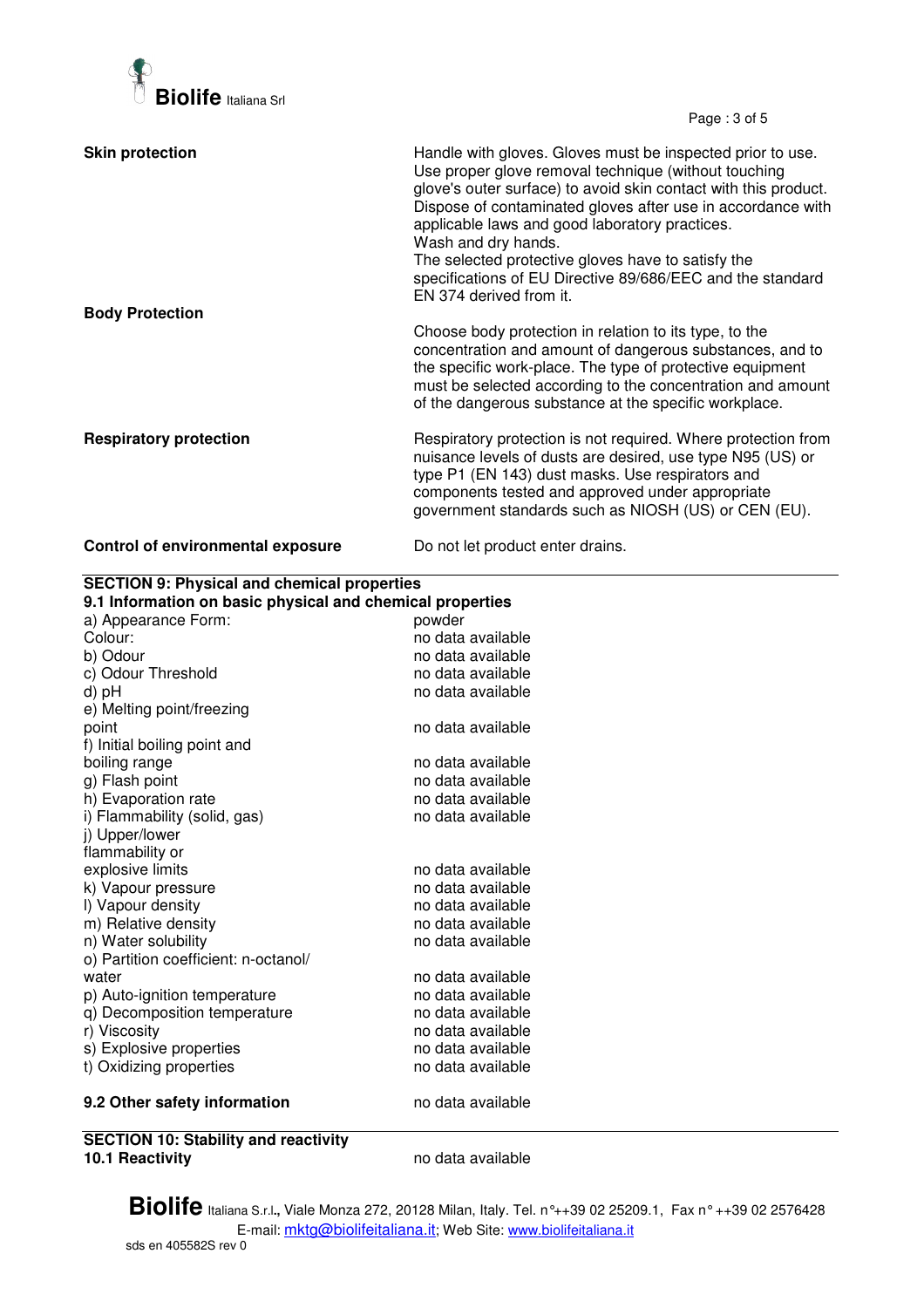

Page: 4 of 5

|                                                                                                                    | ι αγ <del>ο</del> . <del>τ</del> υι υ                                                                                                                               |
|--------------------------------------------------------------------------------------------------------------------|---------------------------------------------------------------------------------------------------------------------------------------------------------------------|
| <b>10.2 Chemical stability</b>                                                                                     | Stable under recommended storage conditions.                                                                                                                        |
| 10.3 Possibility of hazardous reactions                                                                            | no data available                                                                                                                                                   |
| 10.4 Conditions to avoid                                                                                           | no data available                                                                                                                                                   |
| 10.5 Incompatible materials                                                                                        | Strong oxidizing agents                                                                                                                                             |
| 10.6 Hazardous decomposition products                                                                              | Other decomposition products - no data available In the<br>event of fire: see section 5                                                                             |
| <b>SECTION 11: Toxicological information</b><br>11.1 Information on toxicological effects<br><b>Acute toxicity</b> | no data available                                                                                                                                                   |
| <b>Skin corrosion/irritation</b>                                                                                   | no data available                                                                                                                                                   |
| Serious eye damage/eye irritation                                                                                  | no data available                                                                                                                                                   |
| Respiratory or skin sensitisation                                                                                  | no data available                                                                                                                                                   |
| Germ cell mutagenicity                                                                                             | no data available                                                                                                                                                   |
| Carcinogenicity                                                                                                    | IARC: No component of this product present at levels greater<br>than or equal to 0.1% is identified as probable, possible or<br>confirmed human carcinogen by IARC. |
| <b>Reproductive toxicity</b>                                                                                       | no data available                                                                                                                                                   |
| Specific target organ toxicity - single exposure                                                                   | no data available                                                                                                                                                   |
| Specific target organ toxicity - repeated exposure<br>no data available                                            |                                                                                                                                                                     |
| <b>Aspiration hazard</b>                                                                                           | no data available                                                                                                                                                   |
| <b>Additional Information</b><br>thoroughly investigated.                                                          | RTECS: Not available<br>To the best of our knowledge, the chemical, physical, and toxicological properties have not been                                            |
| <b>SECTION 12: Ecological information</b><br>12.1 Toxicity                                                         | no data available                                                                                                                                                   |
| 12.2 Persistence and degradability                                                                                 | no data available                                                                                                                                                   |
| 12.3 Bio accumulative potential                                                                                    | no data available                                                                                                                                                   |
| 12.4 Mobility in soil                                                                                              | no data available                                                                                                                                                   |
| 12.5 Results of PBT and vPvB assessment                                                                            | PBT/vPvB assessment not available as chemical safety<br>assessment not required/not conducted                                                                       |
| 12.6 Other adverse effects                                                                                         | no data available                                                                                                                                                   |

**SECTION 13: Disposal considerations 13.1 Waste treatment methods**